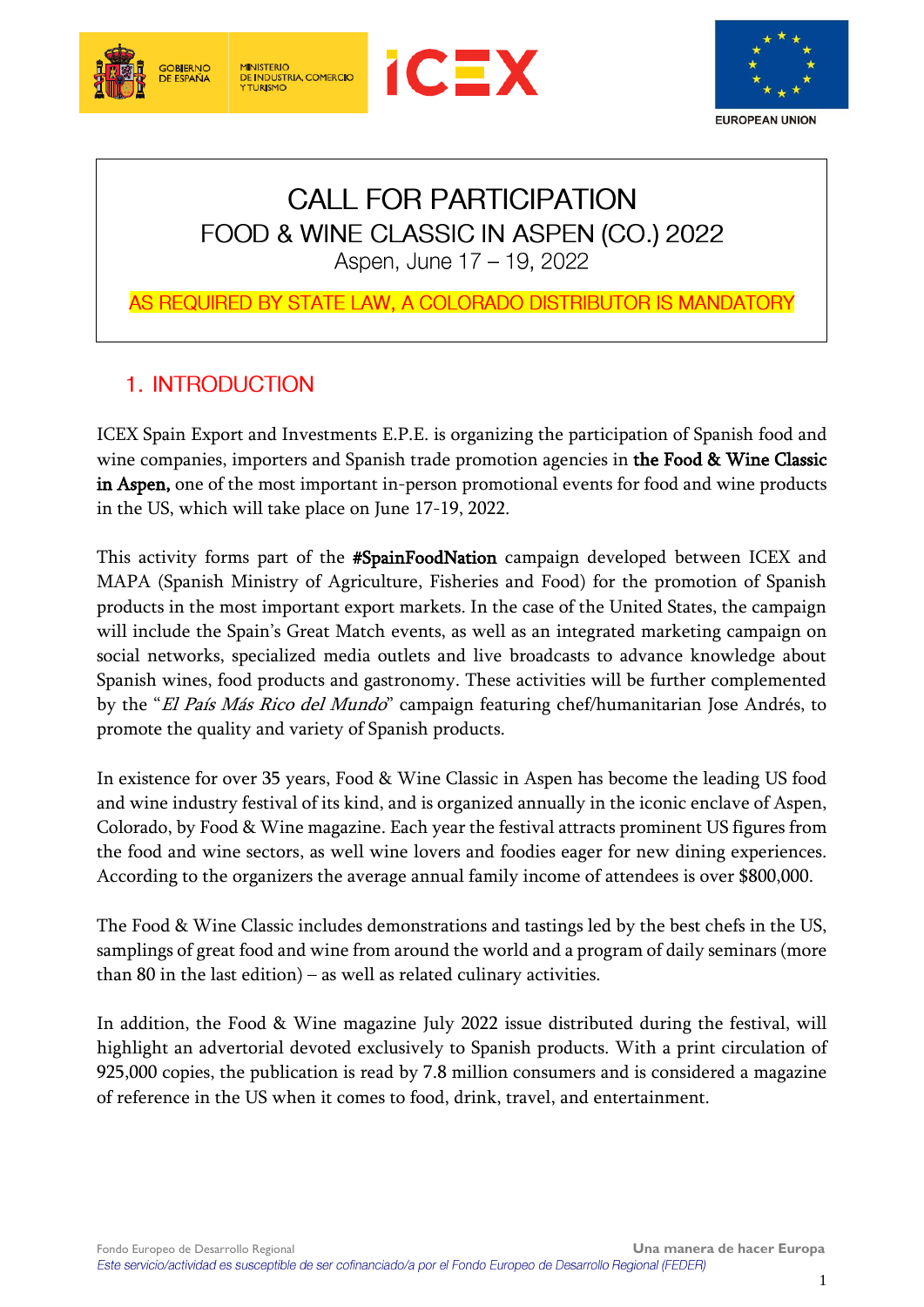





The festival is the ideal showcase for those Spanish wine and gourmet food companies that have distribution in the US and want to build loyalty and increase their presence in the US market.

SPAIN has the advantage of being the ONLY COUNTRY with an EXCLUSIVE TENT in the Grand Tasting exhibition area, where all the Spanish participants are grouped. This allows for great visibility and identity compared to other tents shared by regional groups and companies. The Spain tent, always a highlight at the Food & Wine Classic, will be decorated following #SpainFoodNation brand image, providing a showcase for Spanish gastronomy, wine, and culture, throughout the 3 days of the festival.

Another noteworthy feature of the 2022 festival participation is the presentation of a Spain focused seminar with an exclusive demo and tasting presented by a renowned guest chef and sommelier, providing greater visibility for Spain´s quality products and gastronomy.

In short, the F&W Classic in Aspen is the most exclusive food, wine and lifestyle festival in the United States. Following the successful 2021 Food & Wine Classic celebrated in September 2021 (event video [here\)](https://www.foodswinesfromspain.com/spanishfoodwine/global/upcoming-events/trade-shows-detail-two/food-wine-aspen-2021.html) it re-claims its leadership position as the number one food and wine festival of the post-Covid era, implementing measures to ensure the health and safety of inperson attendees and at the same time providing Food & Wine readers virtual access to the program from their home.

#### $2<sup>1</sup>$ **PARTICIPATION**  $OF$ SPANISH COMPANIES **AND AMERICAN IMPORTERS**

Food and Wine companies and regional campaigns are welcome to participate, with a maximum of 8 products.

Due to Covid-safe spacing restrictions and measures, the number of company and/or regional campaign tables exhibiting wines and gourmet products from Spain is limited to 15 however may be increased up to 24 (as in pre-covid era). Once the first 12 participants are confirmed, a waiting list is provided.

| PARTICIPATION OPTIONS                                                                                                                                                                               | Spanish<br>companies (Tax<br>residence in<br>Spain) | US companies |
|-----------------------------------------------------------------------------------------------------------------------------------------------------------------------------------------------------|-----------------------------------------------------|--------------|
| $\checkmark$ One exhibitor table to display up to 8 products<br>$\checkmark$ One product as part of group page featuring up<br>to 6 products per page in the July issue of Food<br>& Wine magazine. | 5,000€<br>$+10\%$ IVA                               | 5,000€       |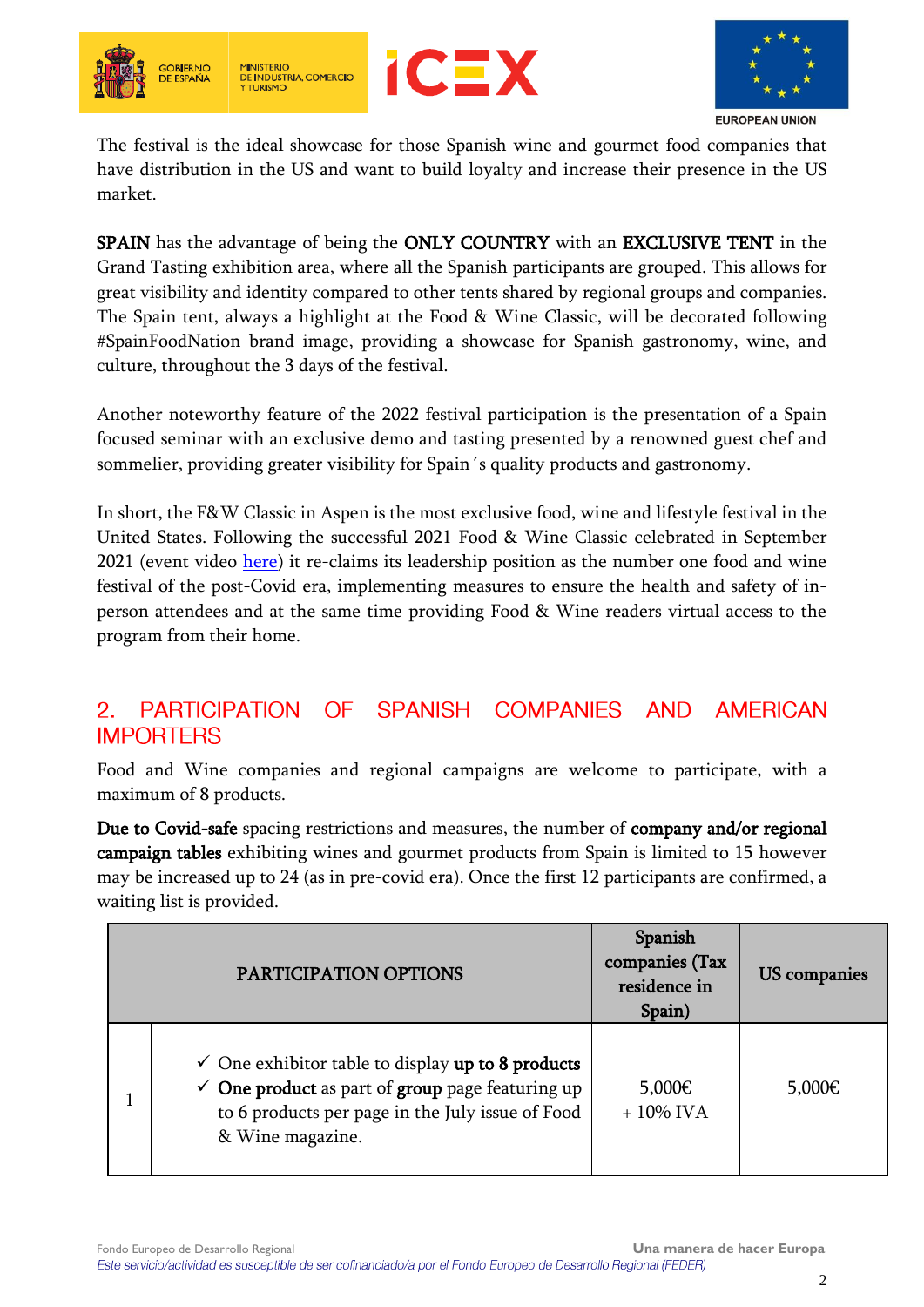





\*Participation options indicated above include the following: tablecloth, company signage, water, napkins, ice tub. Wine companies will also have glasses and a spittoon. Each participating company will receive 2 exhibitor passes.

## 3. PARTICIPATION OF TRADE PROMOTION AGENCIES AND INSTITUTES

(Sectoral and Inter-Professional Associations, Autonomous Communities, Denominations of Origin, Regulatory Boards, etc.)

|   | PARTICIPATION OPTIONS                                                                                                                                                              | Spanish<br>companies (Tax<br>residence in<br>Spain) | US companies |
|---|------------------------------------------------------------------------------------------------------------------------------------------------------------------------------------|-----------------------------------------------------|--------------|
| 2 | $\checkmark$ A premium corner table with the possibility of<br>exhibiting up to 12 products.<br>$\checkmark$ A full advertorial page in the July issue of Food<br>& Wine magazine* | 40.000 €<br>$+10\%$ IVA                             | 40.000 €     |
| 3 | $\checkmark$ A premium exhibitor table to display up to 8<br>products.<br>$\checkmark$ A half advertorial page in the July issue of Food<br>& Wine magazine*                       | 20.000€<br>$+10\%$ IVA                              | 20.000€      |

\* A maximum of two pages of the advertorial will be reserved for the exhibitors.

Participation options indicated above include the following: tablecloth, company signage, water, napkins, ice tub, wine glasses and a spittoon. Each participant will receive 2 exhibitor passes.

## 4. PARTICIPATION REQUIREMENTS AND CONDITIONS

#### Requirements:

• Registration is open to Spanish companies, US importers, and trade promotion agencies (Sectoral and Inter-Professional Associations, Autonomous Communities, Denominations of Origin), with wine and other alcoholic beverages, and having an importer in the US.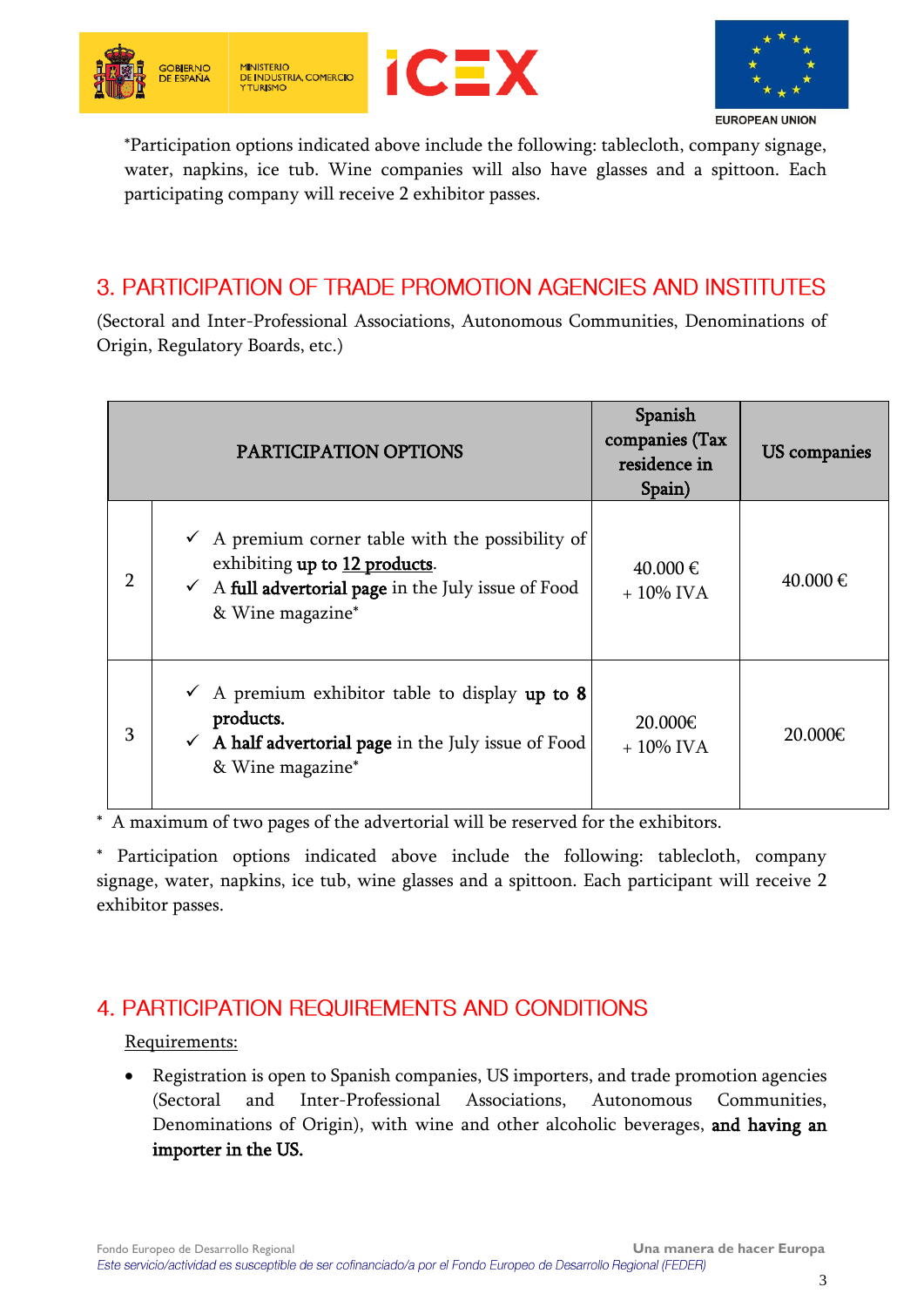





**EUROPEAN UNION** 

- Participants may be either a Spanish company, promotional organism, Denomination of Origin or a US based importer of Spanish wines, alcoholic beverages and gourmet products.
- As for US importers, only products made in Spain and / or Spanish brands are allowed to be exhibited.
- Preference will be given to companies with organic products, high-end products, and to new companies or importers, provided they meet all requirements.
- Parity among different geographical areas will be taken in consideration, as well as ratings and reviews in leading wine guides and publications.
- Only Spanish wines can be exhibited and must have a minimum suggested retail bottle price of \$15.
- As for the DOP or Regional Campaigns, the median price for the wines exhibited at the table must be above  $\epsilon$  2.5 ExW.
- All wines must be sent via a registered Colorado distributor. If you do not have a Colorado distributor, please let us know immediately. We can provide information regarding distributors who collaborate with F&W.

## Participation conditions:

- Companies will need to provide the organizers, Meredith Corporation, a Certificate of Insurance (General Liability Insurance of a minimum of \$2,000,000 and Liquor Liability).
- Each company is responsible for their table and products on display and have a representative present at their table during the entire three-day event.
- The company will be responsible for and will take care of expenses related to travel, room and board of its representative(s), as well as any other expenses not included in the services mentioned above.
- All companies, Associations, Appellations, etc. are solely responsible for their table and products on display and are required to have a representative at their table throughout the entire 3-day event.

## 5. SELECTION CRITERIA

If the number of registrations is greater than available spaces, ICEX will take into consideration:

- 1. Prioritize the ones who register with bigger advertising commitments.
- 2. Diversity of the products, wine regions or denominations of origin.
- 3. Companies with organic products.
- 4. The chronological order of the registration.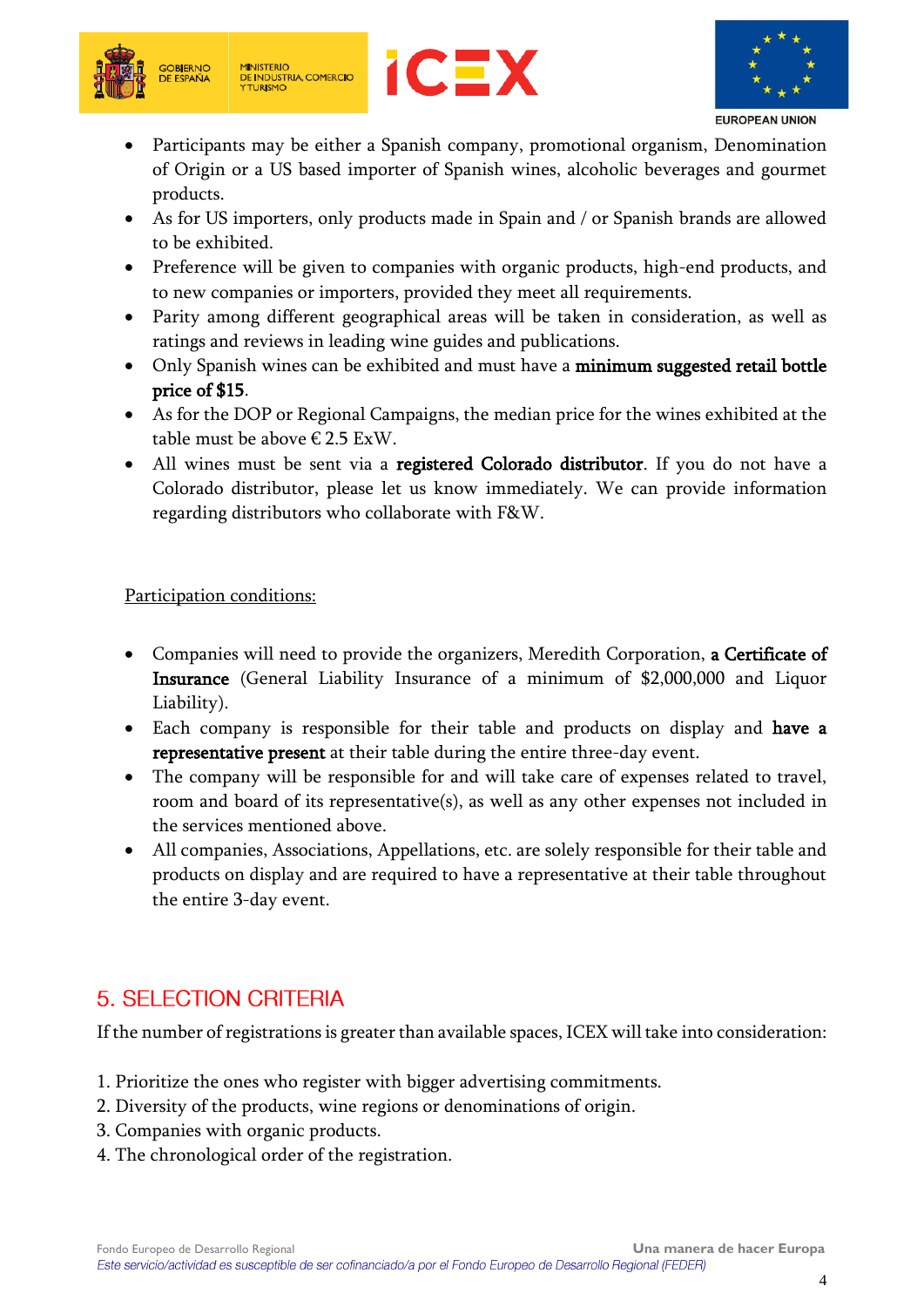



## **6. REGISTRATION PROCESS**

For companies with tax residence in Spain, pre-registration is required on ICEX's portal [www.icex.es,](http://www.icex.es/) in the log-in area. Complete the registration form on the "[INSCRIPCION](https://www.icex.es/icex/es/navegacion-principal/todos-nuestros-servicios/visitar-mercados/agenda/ACP2021896123.html)" link.

For US companies must complete the online form in the following [LINK.](https://docs.google.com/forms/d/e/1FAIpQLSclmmUCJXOZinsGGupXXpPvfTkovAc9keHCJ7qjrRkhYDCHaQ/viewform?usp=sf_link)

All companies can choose from the following payment options:

- Credit card (in which case the corresponding invoice will be sent immediately) \*.
- Bank transfer to ICEX Spain Export and Investment, account number ES48 0182 2370 4300 1429 0099 Subject: FWC Aspen 2022
	- \* Please note that bank fees may apply.

#### Registration deadline is March 18, 2022

If the maximum number of participating companies has not been reached by the time the Call for Participation has ended, ICEX reserves the right to extend the deadline to March 25, 2022.

## If you experience technical issues during registration or payment, please contact ICEX´s "Ventana Global" help center at (+34) 91 349 7100 or email [informacion@icex.es](mailto:informacion@icex.es)

ICEX will confirm your participation once payment is received, and deadline is met.

Once registration and payment has been completed, a company wishing to cancel its participation, will forfeit 100% of the amount paid. Only in cases where unforeseeable circumstances necessitate cancelation, ICEX reserves the right to assess the reasons presented by the company and decide to refund a percentage of the amount paid

## **7. CONTACT INFORMATION**

Should you have any questions, please call or email us at the Trade Commission of Spain in New York or the Gastronomy department at ICEX:

#### Trade Commission of Spain in New York:

Katrin Naelapaa **Elisa Cristina Pérez** Email: [knaelapaa@comercio.mineco.es](mailto:knaelapaa@comercio.mineco.es) Email: [elisa.perez@comercio.mineco.es](mailto:elisa.perez@comercio.mineco.es) Tlfn: +1 212-661-4959 x318 x348 / 91 732 4135